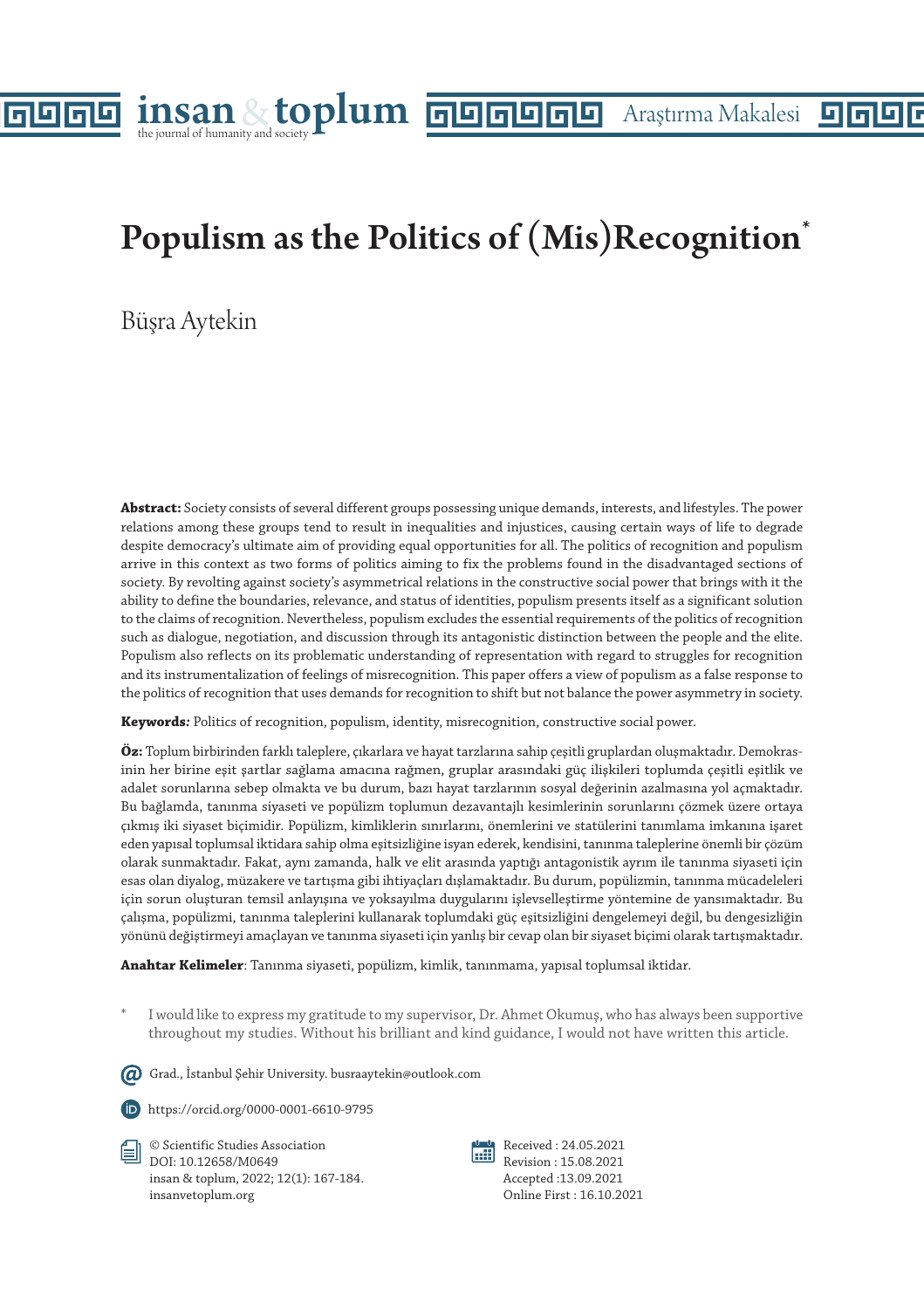#### **Introduction**

Democratic societies consist of several different groups that have unique demands, values, interests, and ways of life. Despite the ultimate aim of democracy being to provide equal opportunities for each one of them, the power relations between these groups tend to end up with inequalities and injustices that cause certain ways of life to degrade. It creates disadvantaged groups in society that try to make their demands and interest heard, improve their social worth, and legitimize their lifestyles. In this context, the politics of recognition and populism come into prominence as two political styles that take these inequalities and injustices as the core problem of society.

The politics of recognition refers to any form of policies, struggles, and movements that target acquiring a desired sense of respect for a certain identity in society. The politics of recognition aims to construct a symmetry in the different groups' *constructive social power*, one that brings the ability to define boundaries, relevance, and status for the identities. In this context, misrecognition may be understood as an asymmetry in constructive social power that causes disadvantaged groups to be exposed to an unfavorable definition of their identity. Because people's self-understanding is dependent on their reflections on others, this asymmetry has the potential to harm people by damaging their sense of self-confidence, self-respect, and self-worth. Thus, the experience of misrecognition motivates people to form a struggle for recognition to reach a means of constructive social power in order to redefine the status of their identity to join society as equal interaction partners.

Like the politics of recognition, populism arrives when certain groups in a society feel they are deprived of power, which makes their demands, interests, and voices unheard. In the populist discourse, the groups who hold the majority of constructive social power correspond to the elite, while several different misrecognized groups are referred as "the people." In this sense, populism is a style of politics that offers to give power back to the people, power that these elite groups had illegitimately stolen.

Populism has risen all over the world through its critiques toward these established groups, the lack of representation of ordinary people, and economic inequalities between the groups as a result of unfair distribution policies. In other words, populism opposes the very reasons that make certain identity groups disadvantaged in a society: the asymmetry in constructive social power. In this context, the target audience of populist politics overlaps with those of the politics of recognition. Furthermore, populism appeals not to a certain misrecognized identity as separate movements of recognition do but to every one of them by uniting them under its concept of people against their common other: the elite. Due to the fact that the increase in the number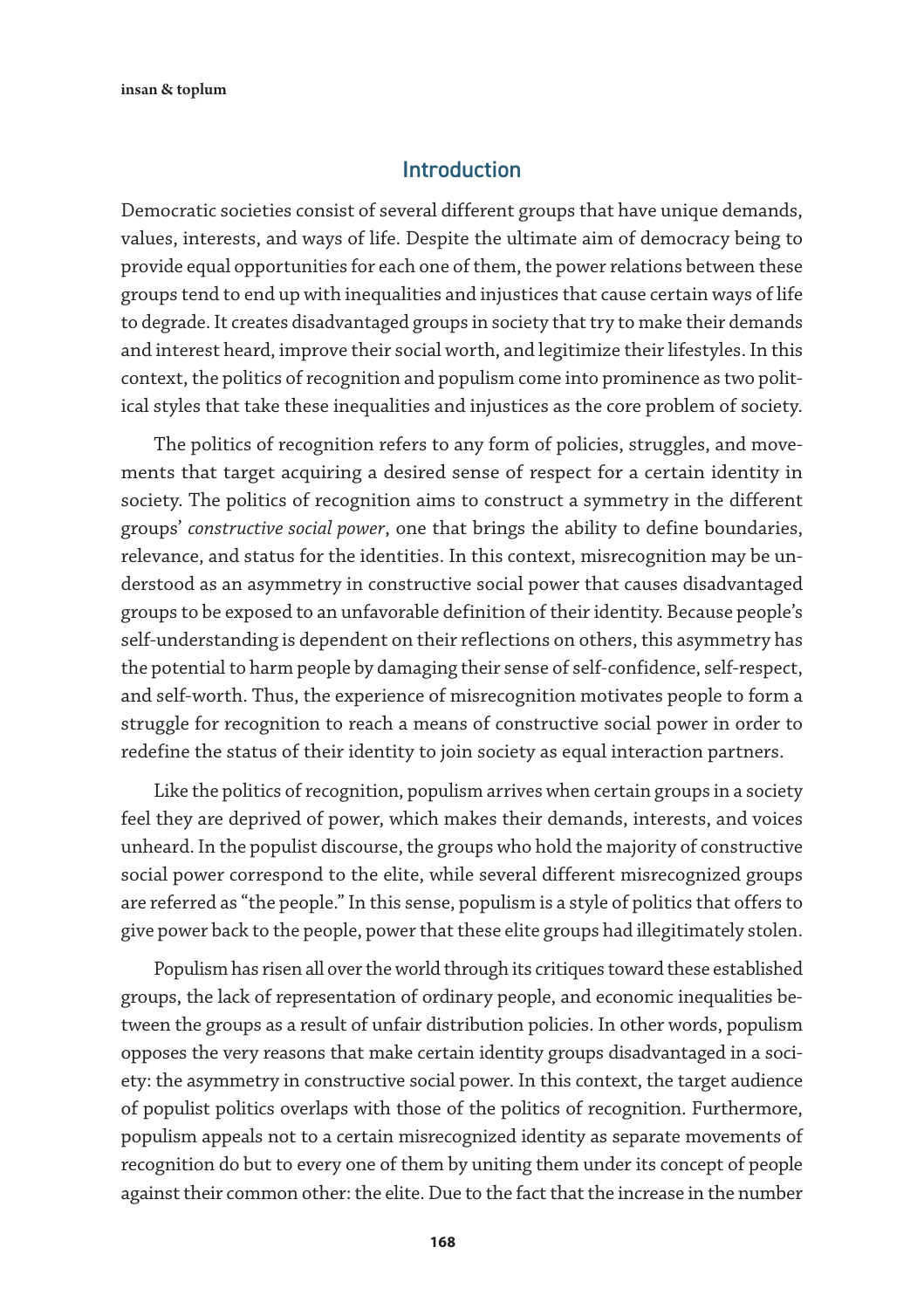of identities under the same roof brings more chances to achieve political success because of the nature of modern democracies, populism seems to be one of the most effective solutions for the politics of recognition by providing a level of constructive power to disrespected identities. This situation makes populism a significantly powerful political style in an environment surrounded by claims of recognition.

Nevertheless, populism excludes the possibility of dialogue, negotiation, and discussion between the different parts of society through its sharp distinction between the groups who belong to the people and those that do not. The construction of the elite as *the* source for all the injustices and inequalities people face in society implements an "other" who represents an existential threat instead of an equal partner in society, which the politics of recognition requires. This makes politics a sort of zero-sum game that is only about the victory of one team rather than policy differences and that paves the way for the efforts of the parties to eliminate one another. This understanding essentially contradicts the goals and methods of the politics of recognition, which acknowledges the other as a significant part of one's own identity. This contradiction reflects on the understanding these two forms of politics have toward the institutions, representations, and power relations between the groups. In this context, despite the fact that populism significantly attracts disadvantaged groups with its promise of giving power back to them, it fails to understand and answer their original need: recognition. This paper offers the view of populism as a successful political strategy that instrumentalizes the demands of recognition to shift the power asymmetry in society that ends up with misrecognition. After discussing the theoretical background of the two forms of politics, this study will address the populist construction of the people against the elite in regard to its self-presentation for disadvantaged groups and its results for these groups' claims of recognition. Next, the study will examine the reflection of this dualism on the populist understanding of representation as a barrier to the relations of recognition. Lastly, the study will evaluate the populist instrumentalization of social and personal feelings of powerlessness as the basis for the construction of the people's identity and as a way for fixing misrecognition in society.

## Theoretical Background

## The Specter Haunting the World: Populism

Populism has increasingly become one of the most popular concepts around the globe. It is used to refer to the governments, policies, and styles of politics found in several regions of the world. Fifty years have passed since Ghita Ionescu and Ernest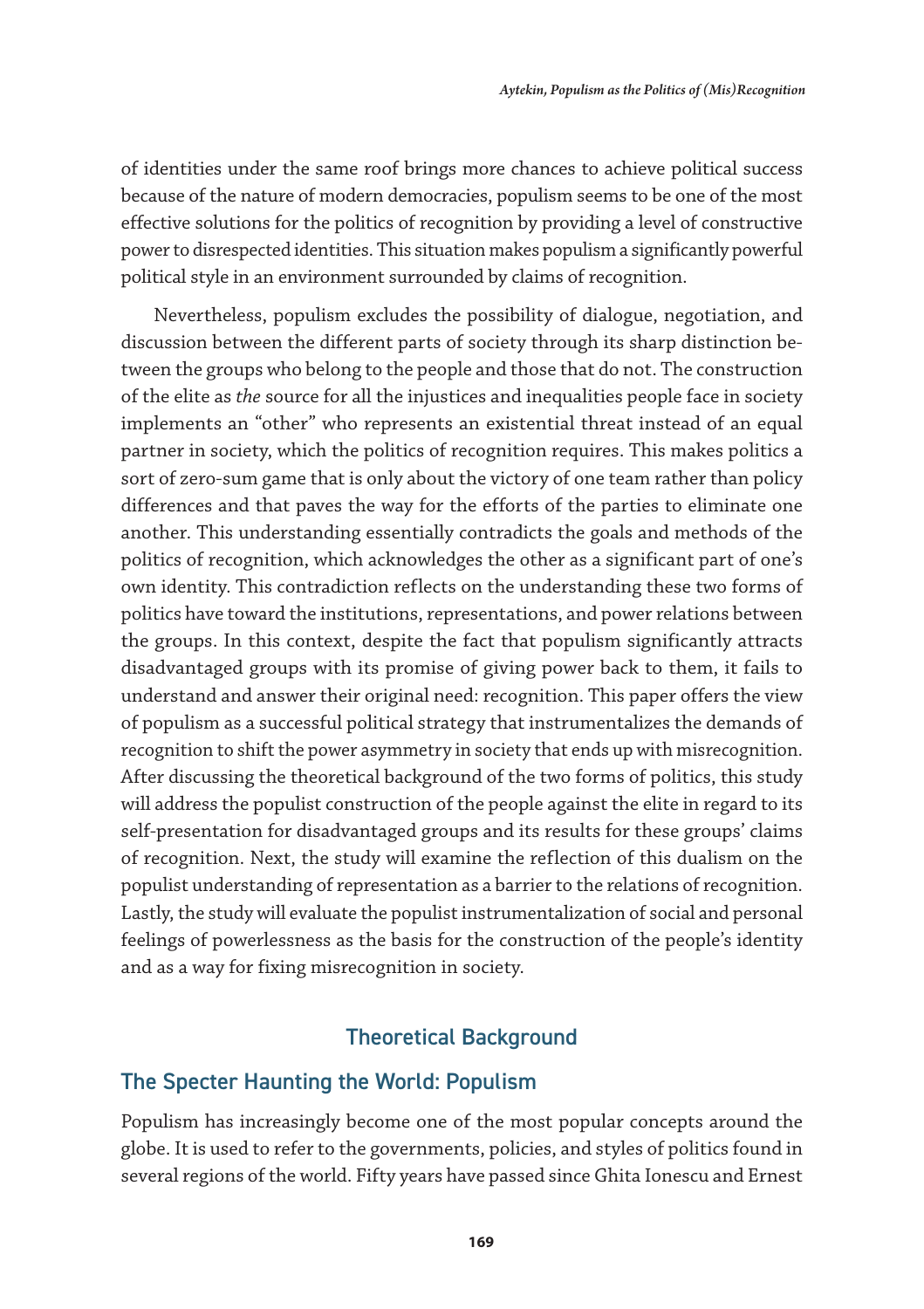Gellner (1970, p. 1) wrote, "A specter is haunting the world: populism." Nevertheless, emphasizing the vagueness of the term has been almost as popular as populism itself in every attempt to analyze and explain the phenomenon. In the 1960s, populism appeared in discussions on decolonization, peasants, and communism (Müller, 2017, p. 1). During the 1980s and 1990s, populism had been used to refer to a type of irresponsible economic policy that involves too much redistribution of wealth and government spending (Mudde & Kaltwasswer, 2017, p. 4). After the significant rise of populism in the late 2000s, however, more comprehensive analyses have come forward. Two tendencies are visible in this more recent body of works: Some scholars try to identify the characteristics of populism, while others focus on the nature of the relationship between populism and democracy.

The Oxford English Dictionary (Lexico, n.d.) defines populism as a "political approach that strives to appeal to ordinary people who feel that their concerns are disregarded by established elite groups." Although populism has many faces, it also has several core concepts that allow for governments, discourses, or policies to be categorized as populist. *The people* is the first core concept used in every single populist approach. Despite the vagueness of the term, the consensus in the literature is to acknowledge its imagined character. According to Mudde and Kaltwasser (2017, p.9), the concept is used for a combination of three meanings: the people as sovereign, the people as common people, and the people as nation. The populist claim of speaking and acting in the name of the people as a distinguishing character makes the concept central to populist politics.

The concept of the people can never exist in the populist discourse without its other key conceptual counterpart: the elite/the establishment. *The elite* refers to one homogeneous corrupt group and includes the economic, cultural, and media elites who work against the general will of the people. In other words, they are the holders of significant power positions who not only ignore the demands of the people but also work against the interests of the country (Mudde & Kaltwasser, 2017, p. 12). Furthermore, populism defines those at the bottom of society as another "other" for the people.

Those on the bottom may be represented as parasites or spongers, as addicts or deviants, as disorderly or dangerous, as undeserving of benefits and unworthy of respect, and thus as not belonging to the so-called decent, respectable, normal, hard-working people (Brubaker, 2017, p. 363).

What draws attention here is the fact that the populist discourse always has these people linked to the elite groups, which allows populism to represent others as a uniting front.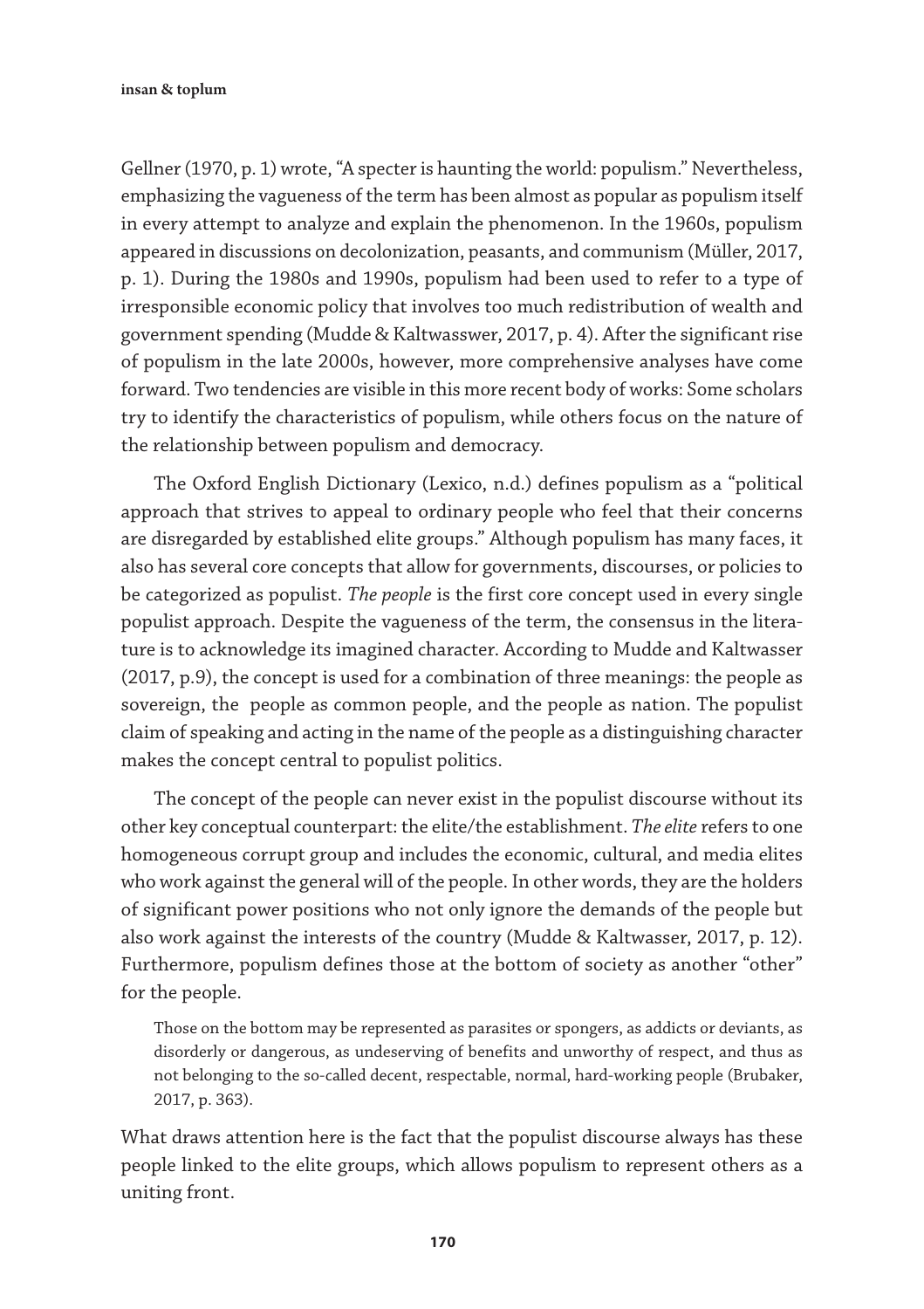This antagonistic relationship between the people and the elite around which populism revolves corresponds to Carl Schmitt's notorious friend-enemy distinction. According to Schmitt (2007), the essence of the political is hidden in this binary distinction. The enemy is the other who represents an existential threat to our substantial identity. The existence of the enemy is necessary to describe "us," because as Schmitt states, the inclusion of what is identical or homogeneous necessarily also requires the exclusion or even destruction of what is non-identical (Schmitt, 2007; Abst & Rummens, 2007, p. 418). Ernest Laclau (1996, 2007) acknowledged the fact that this central dualism of populism between the people and the elite requires the fundamental exclusion of others and equalizes differences, which paves the way for conceiving separate individuals and their demands as a totality. Therefore, the concepts in the populist discourse such as the people and the elite are *empty signifiers* that do not indicate any concrete features of society. By doing so, populism allows for several demands of expanding numbers of identities to be answered instead of particular struggles like class, race, or gender. Similarly, Chantal Mouffe (2018) argued separating the "we" from the "they" that constructs the people in populist discourse to be necessary. Moreover, the construction of the people should be organized around a project that addresses several forms of subordination, including exploitation, domination, and discrimination. According to Mouffe, the concept of the people does not refer to a "mass" as a homogenous unity in which all the differences disappear. In contrast, it indicates the articulation of heterogeneous demands that preserve their internal differentiation of the group. Therefore, the people is more than a simple coalition of different groups.

In this context, populism offers to give power back to the people by changing the values and norms of the cultural horizon that the elite have determined and by making new arrangements in social institutions to improve the people's social status, as this is the main issue in the politics of recognition.

### Politics of Recognition

The politics of recognition refers to any form of policies, struggles, or movements that target acquiring a desired sense of respect for a certain identity in society. The contemporary literature on recognition is mostly based on Hegel's (1977) theory of recognition, which suggests freedom as the ultimate goal of human beings. To achieve this goal, namely to be completely free, human agents require realizing the conditions of their existence, which is only possible by interacting with others due to their dialogical human nature.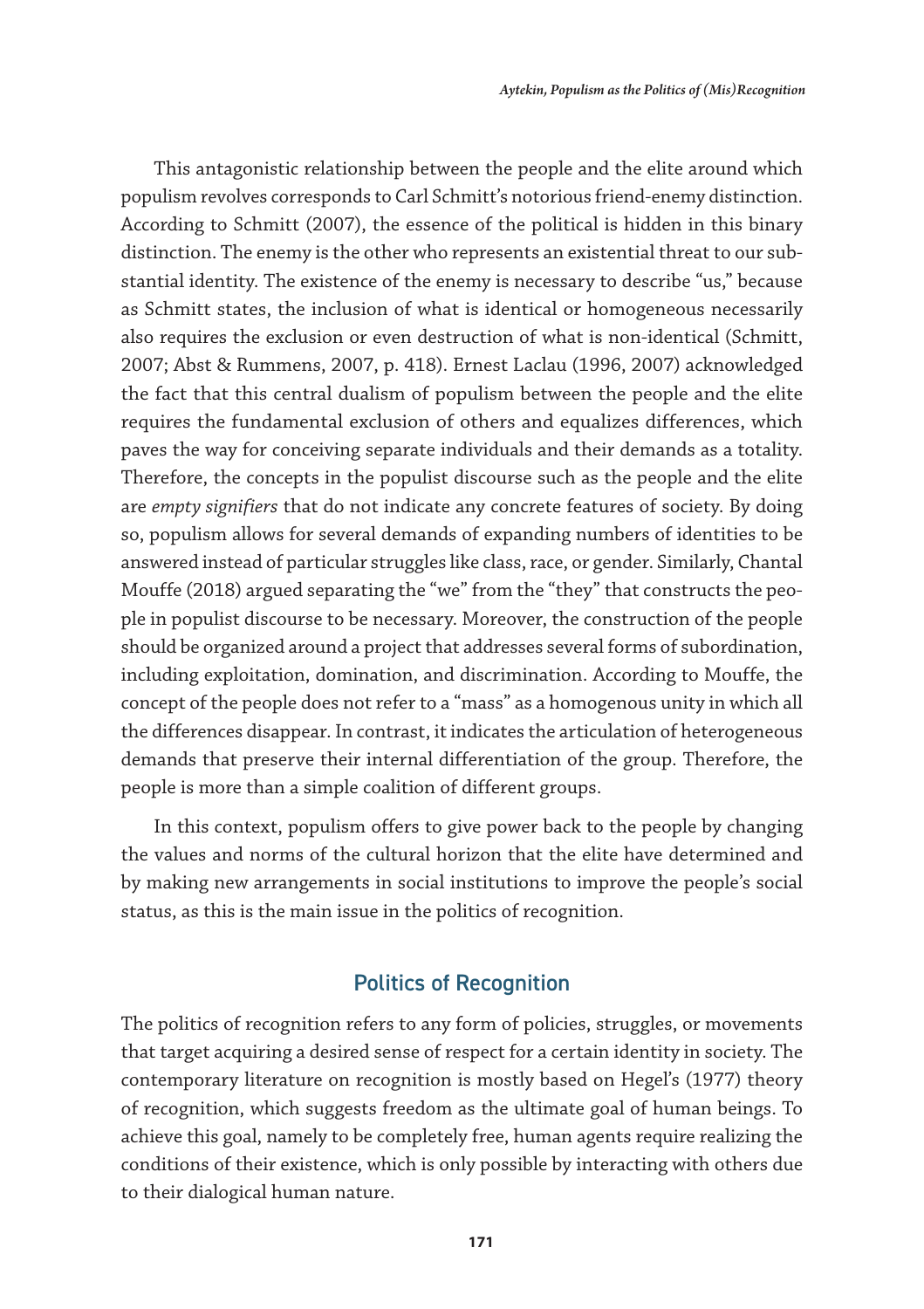insan & toplum

As one of the contemporary scholars of the literature, Charles Taylor (1992) drew attention to how the significance of recognition has been intensified in the modern era as a democratic need. Taylor distinguished two changes that "together have made the modern preoccupation with identity and recognition inevitable" (p. 26). The first major change is the collapse of the social hierarchies that had provided a given identity to the people through their birth. People from olden times did not have to think and discover who they were or what their purpose in life was because they used to be defined by their social milieu. Nevertheless, the identities of modern individuals do not enjoy this recognition *a priori*. The second change is the emergence of a new understanding of individual identity that emerged at the end of the 18th century: individualized identity. This identity is particular to one's self and can only be discovered in one's self. It underlines the ideal of authenticity that is being true to one's self and one's own particular way of being.

What makes recognition a vital human need in modern societies becomes clear when the dialogical character of human beings is added into the equation. According to Taylor (1992, p. 33), individuals become full human agents, understand themselves, and define their identity through their acquisition of rich human languages of expression, and this is only possible through exchange with others. Thus, identity is always defined in a dialogue with others or in a struggle against them. Taylor claimed discovering the identity to not mean that individuals work it out in isolation but that they negotiate it through dialogue with others, partly overtly and partly internally. Thus, the idea of an inwardly generated identity makes recognition crucial because the identity of individuals depends on their dialogical relations with others.

Axel Honneth (1995, p. 92) acknowledged Hegel's and Taylor's arguments and constructed a social theory by synthesizing Hegel's early writings with Mead's social psychology. According to Honneth, Mead's works provide the theoretical resources for a materialist reformulation of Hegel's theory of the struggle for recognition. Hegel and Mead share the idea that the reproduction of social life is significantly dependent on mutual recognition. An individual can develop a practical self-relation only when the individual has learned to view oneself from the normative perspective of one's partners in interaction. For both thinkers, social struggle is a structuring force for society's moral development. Furthermore, both Hegel and Mead made a three-part division among the forms of recognition. According to Honneth's interpretation of Hegel, the struggle for recognition happens in three levels: family, civil society, and state. Mead, on the other hand, argued self-relation to develop in three levels, with these three levels of recognition corresponding to the three levels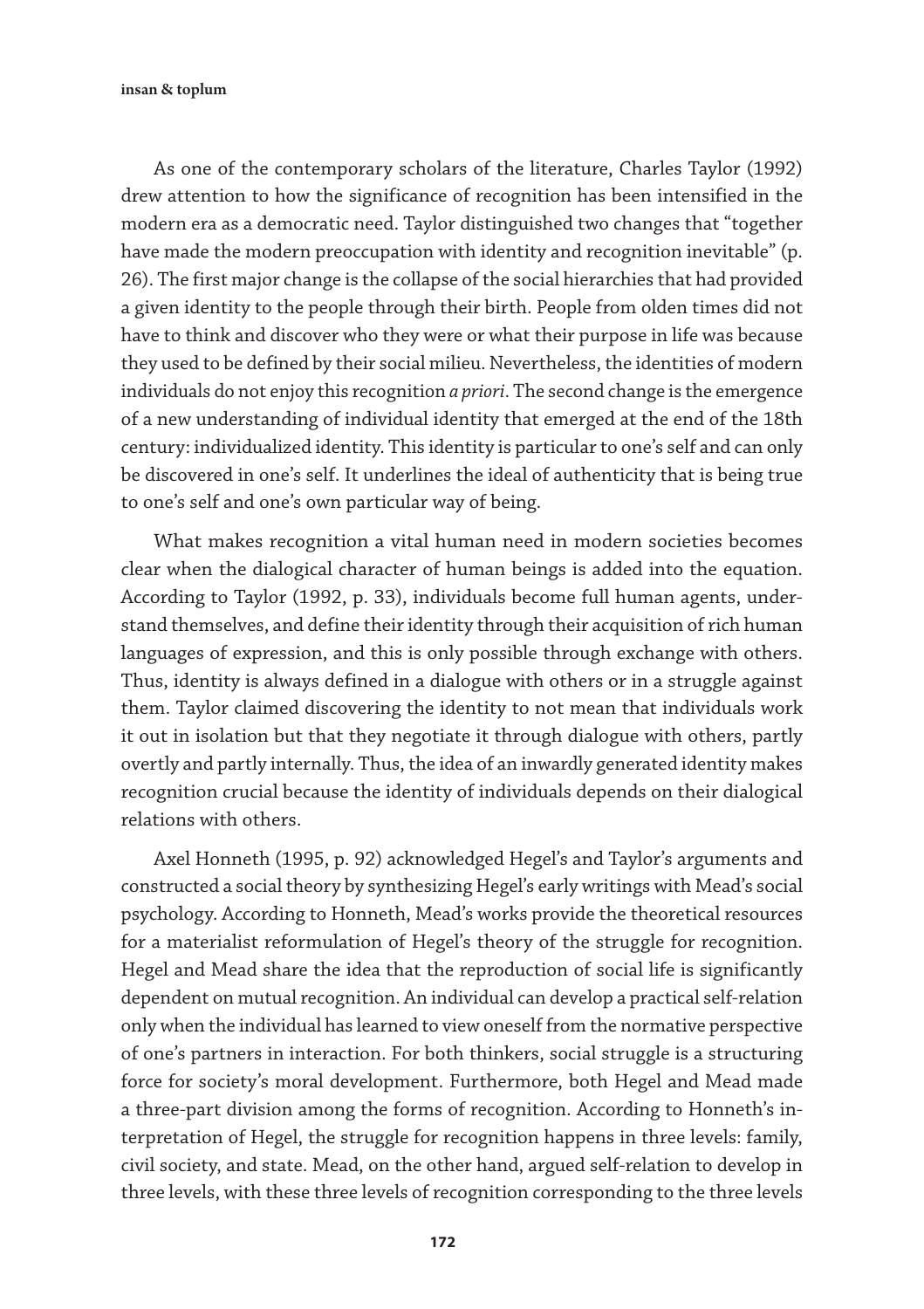of self-relation: self-confidence, self-respect, and self-worth. One's relation to the self gradually becomes positive when the three forms of recognition are achieved (Honneth, 1995, p. 94).

Honneth also offered three forms of disrespect corresponding to three forms of recognition. Disrespect or misrecognition refers to a kind of specific vulnerability human beings have that is caused by the absence of recognition. The first form of disrespect includes every act of maltreatment in which one is forcibly deprived of any opportunity to freely dispose of one's body, such as rape and torture. The second form of disrespect emerges when subjects are structurally excluded from the possession of certain rights in society, and the third and final type of disrespect refers to the degradation and denigration of individuals or groups.

Although the literature on recognition has developed for over a century as a comprehensive and consistent theory, populism is a way of politics that may be seen in several different forms. The current literature on populism also has a diverse characteristic, as the differences between the several faces of populism pave the way for a separate explanation of the phenomenon. This presents a challenge in examining the politics of recognition and populism together. The concept of constructive social power may be functional in overcoming this theoretical difficulty as well as in understanding populism through the lenses of politics of recognition.

Anthony Simon Laden (2007, p. 276) explained constructive social power as having the ability to construct an identity:

A group has constructive social power insofar as they have the capacity to set out the boundaries, relevance, and status of certain identities. That is, constructive social power is the power to determine what characteristics are marked as socially significant, and what the social consequences are for finding yourself with those characteristics.

Misrecognition arrives when an asymmetry occurs between different groups' constructive social power, and the ultimate aim of the politics of recognition becomes balancing this inequality. In this context, fighting for equal rights, just distribution policies, and equal respect for identities becomes a struggle against the unjust distribution of constructive social power in society.

Populism may be seen as the result of the same asymmetry. As discussed above, the core idea of populism can be found in the claim that certain groups hold power positions by ignoring the demands and interests of the rest of society. The populist objection not only targets the official power positions in government but also the cultural and economic positions that co-constitute constructive social power. As Canovan (1993, p. 3) stated, "Populist animus is directed not just at the political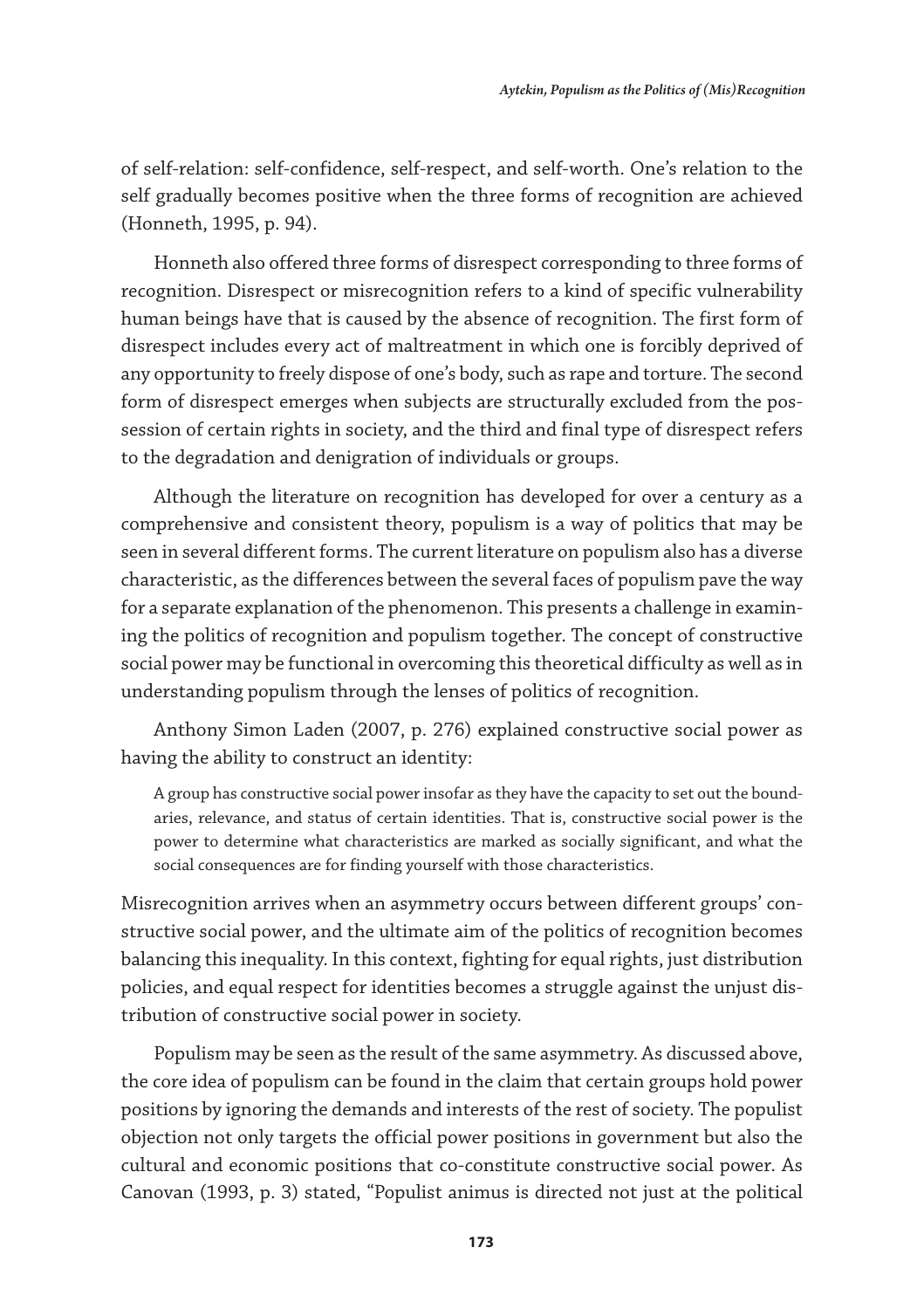and economic establishments but also at opinion-formers in academia and media." In fact, the need for the construction of "the people" stems from the requirement for addressing the growing number of democratic demands concerning exploitation, domination, or discrimination (Mouffe, 2018) that are caused by the elites who have a significant amount of constructive power on their hands. Therefore, populism can be argued to challenge the asymmetry in this form of power that overlaps with the ultimate aim of politics of recognition.

Due to the fact that this asymmetry of power deprives people of a self-constructed identity, the populist construction of the people against the elite may be viewed as an act of power aimed at fixing this. In other words, organizing society under the concepts of the people and the elite brings a new form of power through new values and norms. This new understanding requires challenging established institutions to extend the representation of the people to actualize this power so as to rescue the people from feelings of powerlessness. The following sections will examine with respect to the politics of recognition the populist construction of the people against the elite, its unique understanding of direct representation, and its results for the feeling of powerlessness.

## Construction of the People against the Elite

A critical attitude toward established institutions, norms, and values as the sources of asymmetric constructive power in society constitutes a significant point of juncture between populism and the politics of recognition. In the populist discourse, the elite represent the groups that benefit from society's established institutions, norms, and values. The established asymmetry in constructive power is not a natural result of group relations but outcome intended by the elites who try to ensure the survival of the current order for their own interests. Nevertheless, the survival of the established order comes with its costs for the several other societal groups that do not belong to the elite. These costs come in many forms, including denigration of group identity and exclusion from the economic order; these correspond to the concept of misrecognition. These misrecognized parts of society mostly exist in separate groups in society through their unique demands and interests (e.g., women, ethnic and religious minorities, economically disadvantaged populations). What they do have in common, however, is the "other" who causes and maintains the power imbalance.

In this context, populism constructs a uniting identity that is *the people*, through which it offers to *include* all these disadvantaged groups against their common other: *the elite.* According to Laclau, the populist concepts of the people and the elite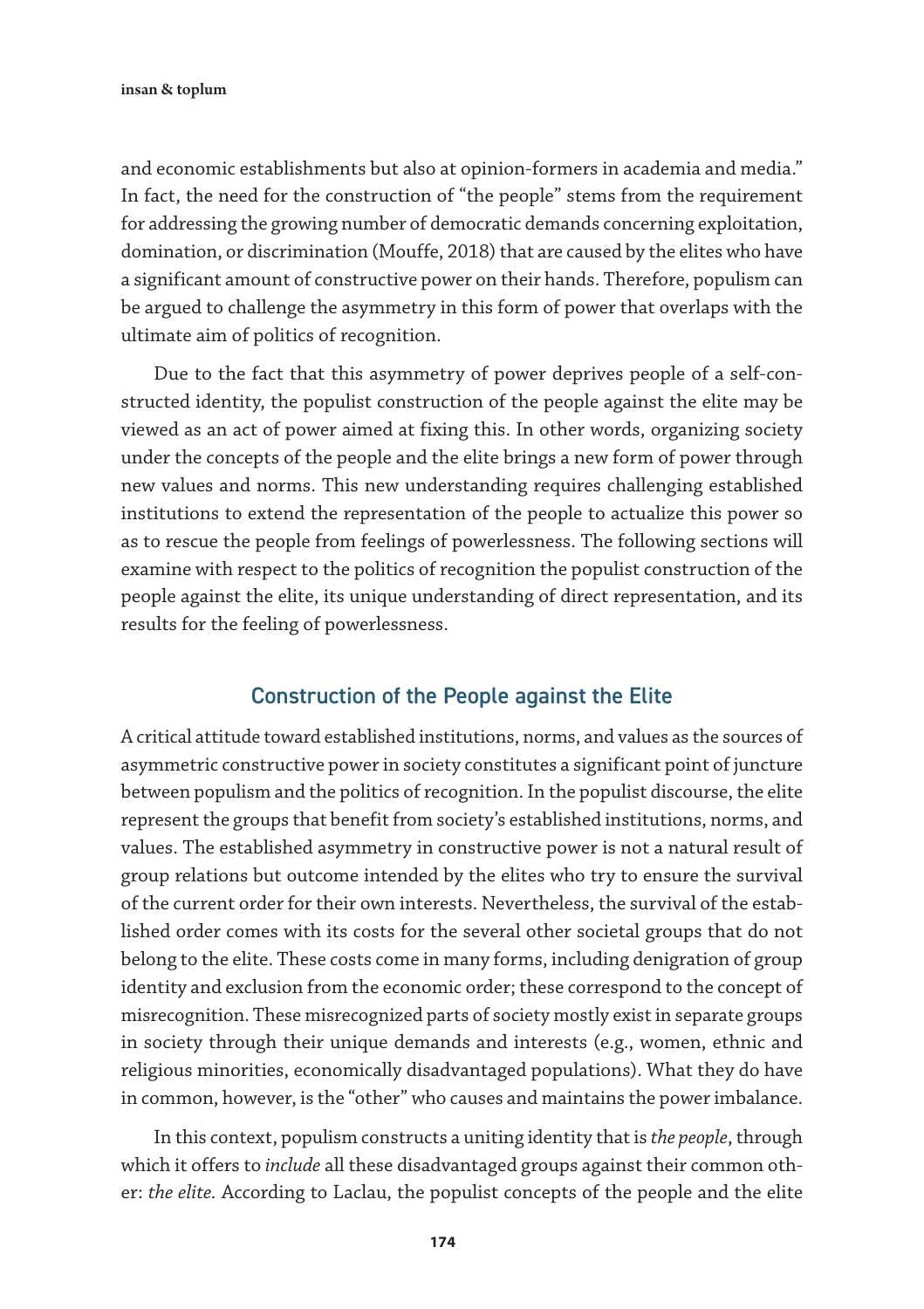as mentioned above are *empty signifiers* with a vague, unspecifiable being signified. What the concept of the people provides is the ability to conceive the demands of these separate misrecognized groups as a totality. By doing so, populism fosters the mobilization of excluded parts of society. Mouffe (2018) also acknowledged the task of populism to be to construct the people around these separate demands by taking their increasing fragmentation and diversity into consideration. Meanwhile, the elite are a necessary other for the construction of the people. Hence misrecognized identities seek recognition either by stretching the existing social identities or demanding the creation of new ones (Parekh, 2009, p. 273); populism responds to this demand by constructing the people as a united front for several disrespected groups.

Thus, populism involves a kind of revolt against the established structure in the name of the people. This revolt does not target a specific group of elite or a part of the establishment but conceives of them as a totality. Firstly, it rejects domination of the elite values that downgrade certain ways of life. Populism always constructs the meaning of the people by including a critique of the dominant culture that views the judgments, tastes, and values of ordinary citizens with suspicion (Mudde & Kaltwasser, 2017, p. 10). Because one of the key reasons behind the struggle for recognition is the social hierarchy of values that causes denial of the worth of some forms of life (Honneth, 1995, p. 125), the populist revolt against the elite's values arrives as an important promise for the politics of recognition. The concept of the people also provides a place for disrespected groups to feel valuable. In line with this promise, one common phenomenon in populist politics is for the leaders to adopt the clothing, speech, and dress of misrecognized identities as legitimizing gestures (Moffit, 2017, p. 143).

Secondly, the populist revolt also targets the economic injustices that construct a significant part of the asymmetrical power relations in society. Populism rejects acknowledging economic inequalities in society as a natural result of economic relations. In contrast, the economically disadvantaged population is the victim of the established economic order on behalf of the elite, which results in the economic exclusion of several groups. Two sources of demand are found for material redistribution that have arisen from democratic ethics. On one hand, every citizen in a democratic regime is promised to be treated equally by law. The assurance of social rights is required for citizens to have an equal opportunity for participation in the democratic process. On the other hand, a democratic society needs to give its citizens a chance to be socially esteemed for their achievements (Honneth: 2001, p. 53). Honneth (2001, p. 54) claimed this to correspond to just distribution because "the rules organizing the distribution of material goods derive from the degree of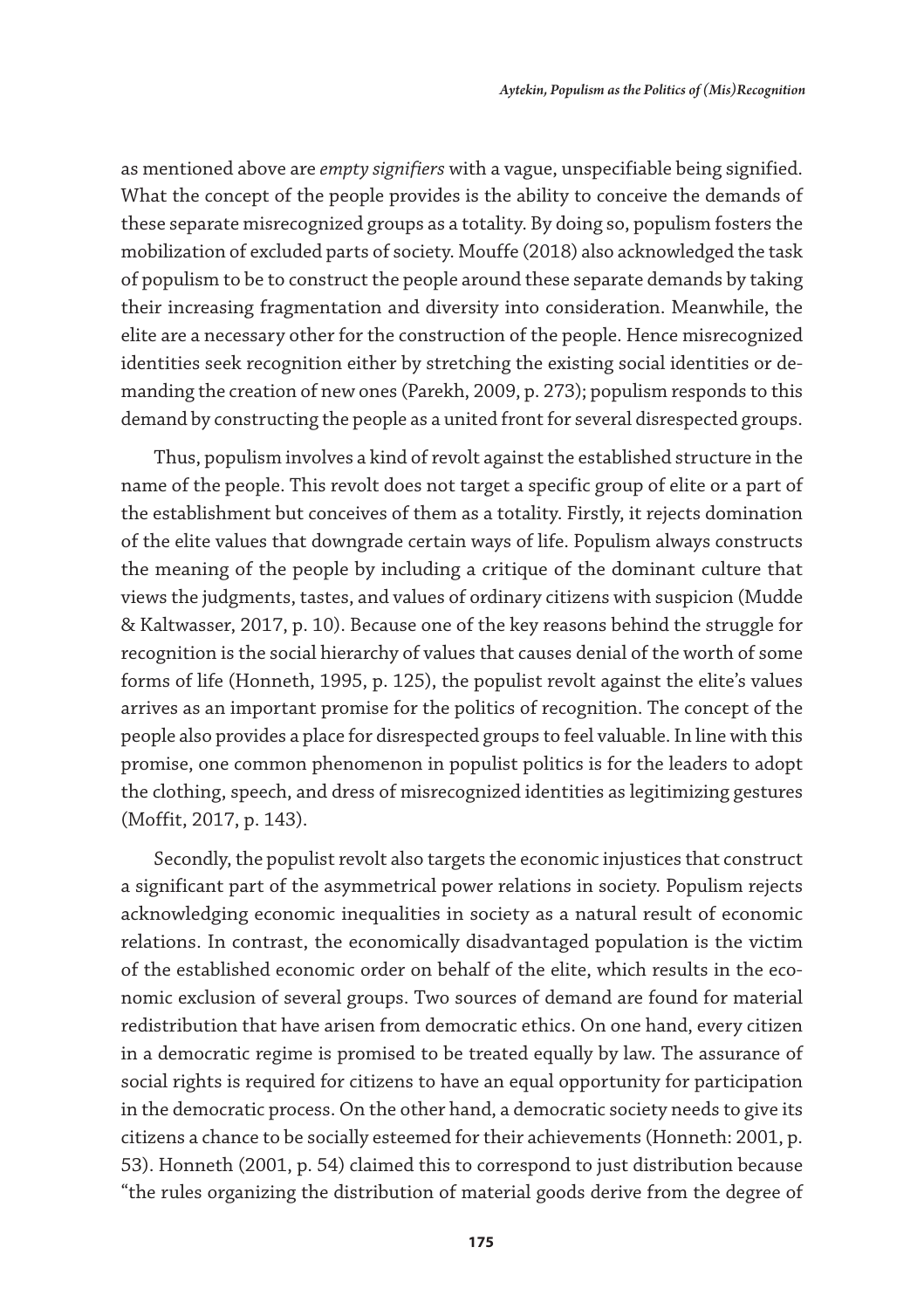social esteem enjoyed by social groups, in accordance with institutionalized hierarchies of value." Therefore, demands for economic justice always include a promise of status recovery. Seen in this light, redistribution demands involve the struggles over established cultural definitions of what activities are socially necessary and valuable. This reveals these struggles to be locked into a struggle for recognition that aims to challenge the established measures of social esteem (Honneth, 2001, p. 54).

In this context, populist attention toward the undemocratic nature of economic injustices corresponds to claims of recognition. Due to the fact that the amount of economic reward in the capitalist economic order is determined by social groups' positions in the production process (Honneth, 2001), populists' promise to transform established definitions of what activities are valuable through its construction of the people by drawing attention to the elites as the source of economic injustices once again emerges as a solution to the misrecognition.

Nevertheless, the antagonistic relationship between the people and the elite comes with several negative outcomes for the politics of recognition. Even though the populist conceptualization of the people is argued to be a totality of several co-existing demands (Laclau, 2007; Mouffe, 2018), dividing society into two camps essentially presumes the interests, demands, and benefits of the groups who belong to the same camp to not contradict one another, at least not at the level that prevents them from co-existing. The core reason for this understanding may be found in the idea that every problem in society is somehow related to the elite. If all the problems of the excluded parts of society are caused by the elite, then the conflicts of interest between the groups could not be an essential issue hindering their unity under the title of the people as their real interests lie in the elimination of the establishment. However, by doing so, populism fails to grasp the complexity of the society in which the very values that cause the denigration of one group's status may be shared by other disadvantaged groups. For instance, the patriarchal values that have resulted in women's struggle for recognition are also fairly common among ethnic and religious minority groups; likewise, women who want to eliminate patriarchal values may adopt the values of the ethnic and religious majority in society. Therefore, the struggle of one group may target another one that is supposed to belong under the populist discourse's concept of the people. This puts the populist promises to answer the demands of misrecognized groups into a difficult position and jeopardizes a group's identification with the people. Similarly, the construction of the elite as the other camp presumes united elite groups who share the same interests without decisive tensions between them even though their interests and benefits may not be necessarily mutually exclusive.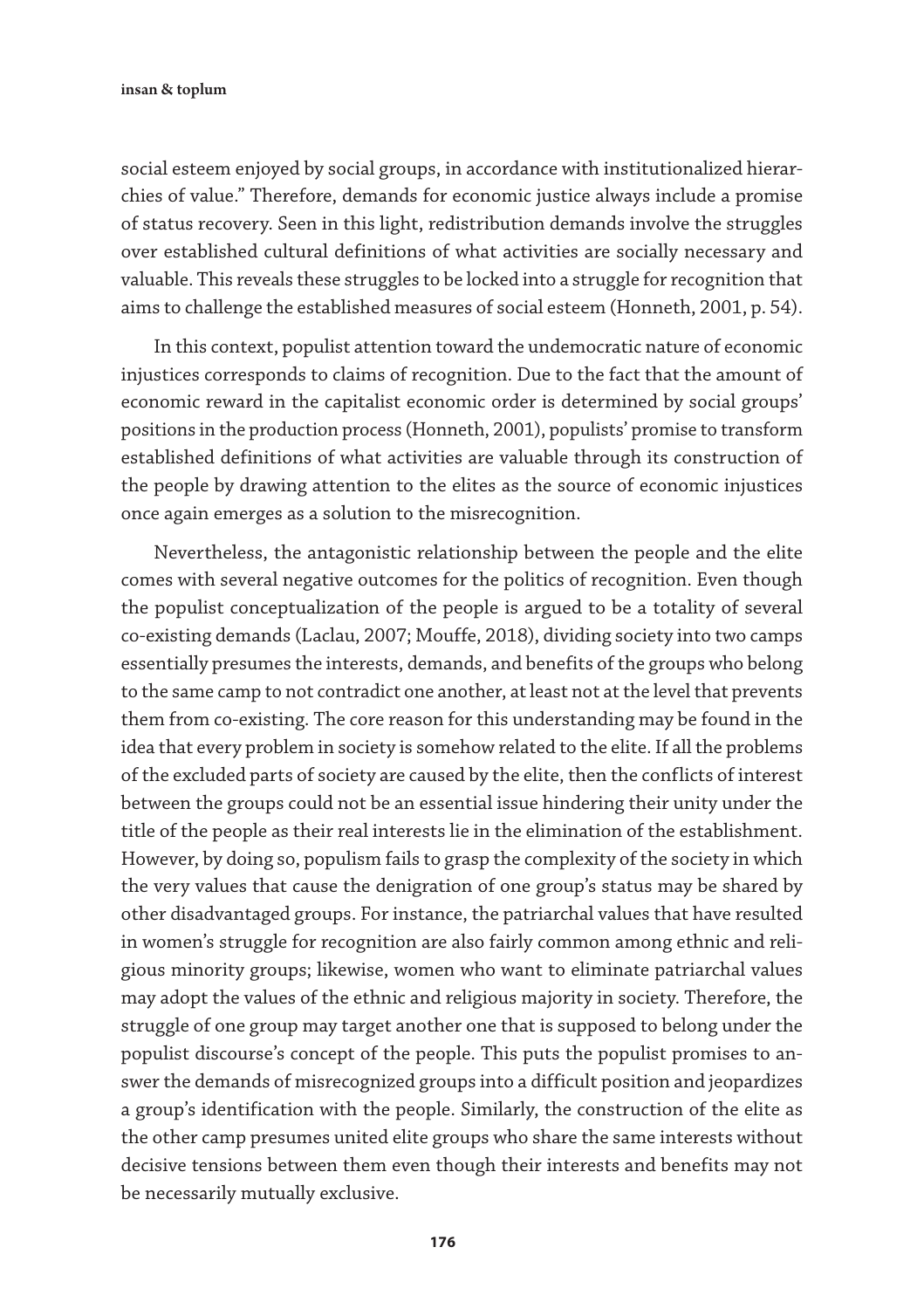Due to the fact that groups may be disadvantaged over certain aspects while their other values and interests correspond with the established ones, populism faces the difficulty of defining an ideal version of these groups to be included in the definition of the people; this ends up excluding certain individuals from their own group as well as from society. Thus a clear contradiction with the politics of recognition is revealed which requires the inclusion of different identities as equal interaction partners. It also reveals the supply-side of populism that shapes popular demand and interest instead of simply responding to it (Halikiopoulou, 2019; Hirvonen, 2018). Thus, despite populist promises, the people become a homogenous entity that is based on the "imaginary fiction of a closed, collective identity that suppresses individual differences" (Abts & Rummens, 2007, p. 416).

Furthermore, populism's approach to the other paves the way for other crucial tensions in the politics of recognition. Because the populist conceptualization of the other as an enemy whose annihilation would restore balance and justice, it fails to grasp the real problems of the people (e.g., sexism, racism, poverty, capitalism; Zizek, 2006, p. 555). Apart from failing to address the main causes of misrecognition, predetermining the identity categories as the people and the elite obstructs the possibility of mutual recognition. The struggles for recognition are formed so as to be recognized by *the other*; this is acknowledged as a significant part of the identity and represents a potential recognizer in the literature on recognition. However, the construction of the elite as the other threatening the existence of the people does not leave room for dialogue between the groups, thus limiting the number of potential recognizers. In Hirvonen's (2018, p. 13) words, "This involves a strange, almost tragic, dynamic where recognition is struggled for and yet the status of a valid recognizer is denied from the others." As a result, populism becomes a self-fulfilling hypothesis or vicious circle, or it is condemned to a kind of Tantalus punishment.

Therefore, populism also causes the people's self-understanding to constrict. As discussed earlier, the main reason for the need for recognition is hidden in the dialogical character of human beings; this means that self-realization requires others. As Hegel (1977) indicates, self-consciousness achieves its satisfaction only in another self-consciousness. Therefore, the populist conceptualization of the other also creates negative consequences for the people's ability to understand the conditions of their self-identity.

The tensions between populism and the politics of recognition further continue through the populist understanding of representation. Hence, populism aims to capture constructive social power; after constructing who the "we" and "they" are, it needs to decide how "we" should participate in politics. In other words, it needs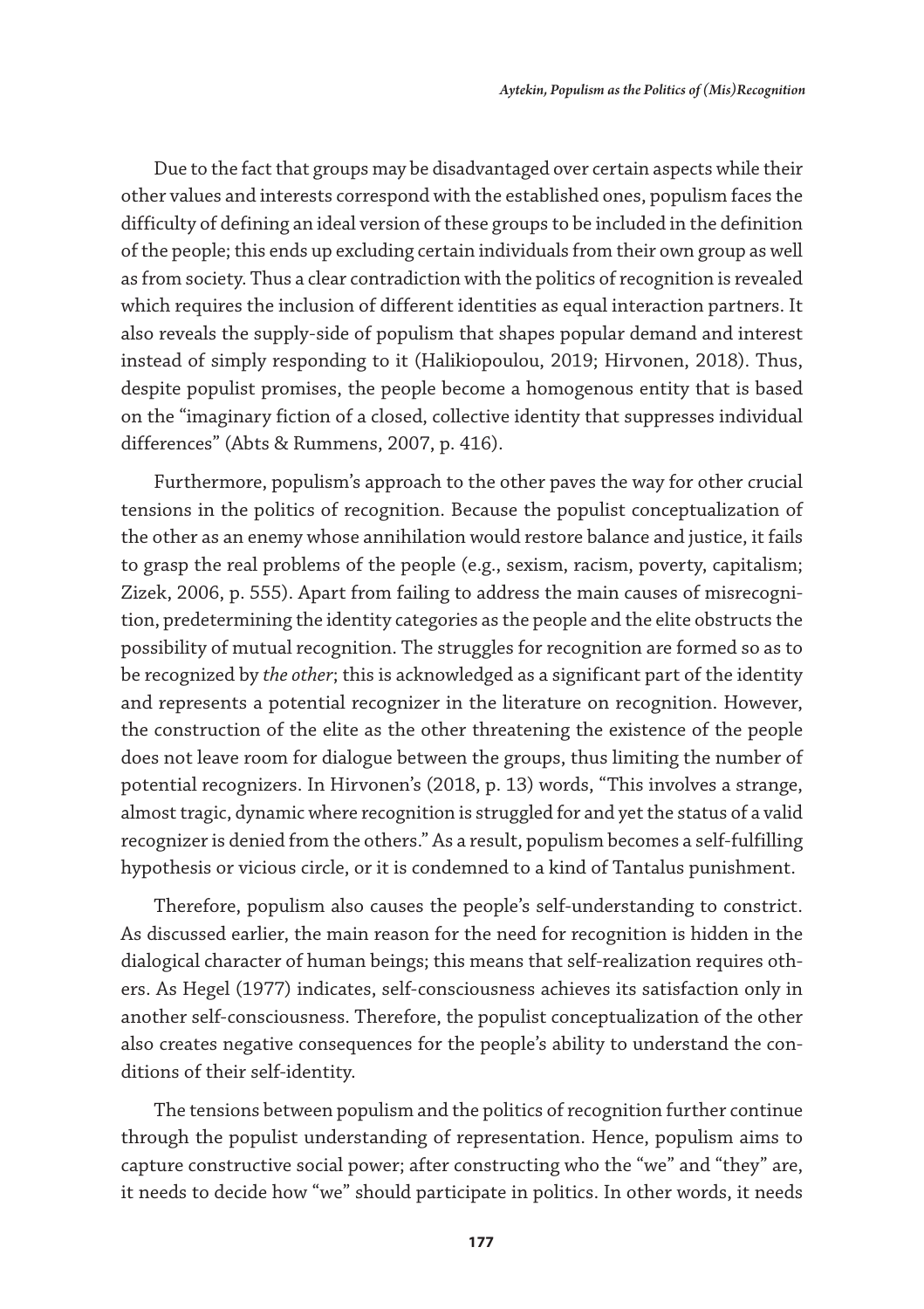to offer certain changes in society's institutional arrangements in which the elite's values, interests, and norms are practiced. Populism has a unique solution for this problem that becomes visible in its approach of direct representation, which will be discussed in the next section alongside the results of this form of representation for the politics of recognition.

#### Direct Representation versus Mediating Institutions

The contemporary crisis of representation constitutes another common problem context for both populist politics and the politics of recognition. The uniqueness of the populist understanding of representation comes from the populist critique of the functioning of democracy in addition to the concept of the people. As M. Canovan (2002, p. 43) stated, the ideology of democracy stresses the sovereignty of people against accommodation and of transparency against intricate procedures. However, populism argues the existing practices of democracy to be full of opaque and intricate procedures and forms accommodating the elites (Abst & Rummens, 2007, p. 411). According to the populist discourse, the only problem is not just the fact that formal and informal institutions of representation such as parliament and media are dominated by the elite but also the crucial matter that the institutions themselves either damage representation because of opaque procedures or retard the expression of the will of the people. In this scope, populism favors forms of direct representation to eliminate the injustices institutions cause. Due to the people being conceived as a homogenous entity with regard to their will, the transparency of the will of the people seems possible to grasp for those who are willing to listen. If so, then no need exists for discussion, party politics, or negotiation. What is needed is just a leader or a party who is able to understand the people and act and speak directly on their behalf (Abst & Rummens, 2007, p. 408). This gives populism a tendency to make contracts with the people through elections and referenda; this is supposed to "issue something like an imperative mandate that tells politicians exactly what they have to do in government" (Müller, 2018, p. 31). This also paves the way for strong leader figures and even cults of personality. In this respect, populism seems to rely on a singular leader who embodies the hopes, desires, and voice of the people. Leaders are more than a simple representative. They are the one who is symbolically tied together with the people and able to embody the sovereign will (Moffit, 2017, p. 146).

Contrarily, the politics of recognition presupposes mediating institutions as a requirement of the relations of recognition. According to Hegel (1977, as cited in Patten, 1999), people can recognize each other as free and capable agents only through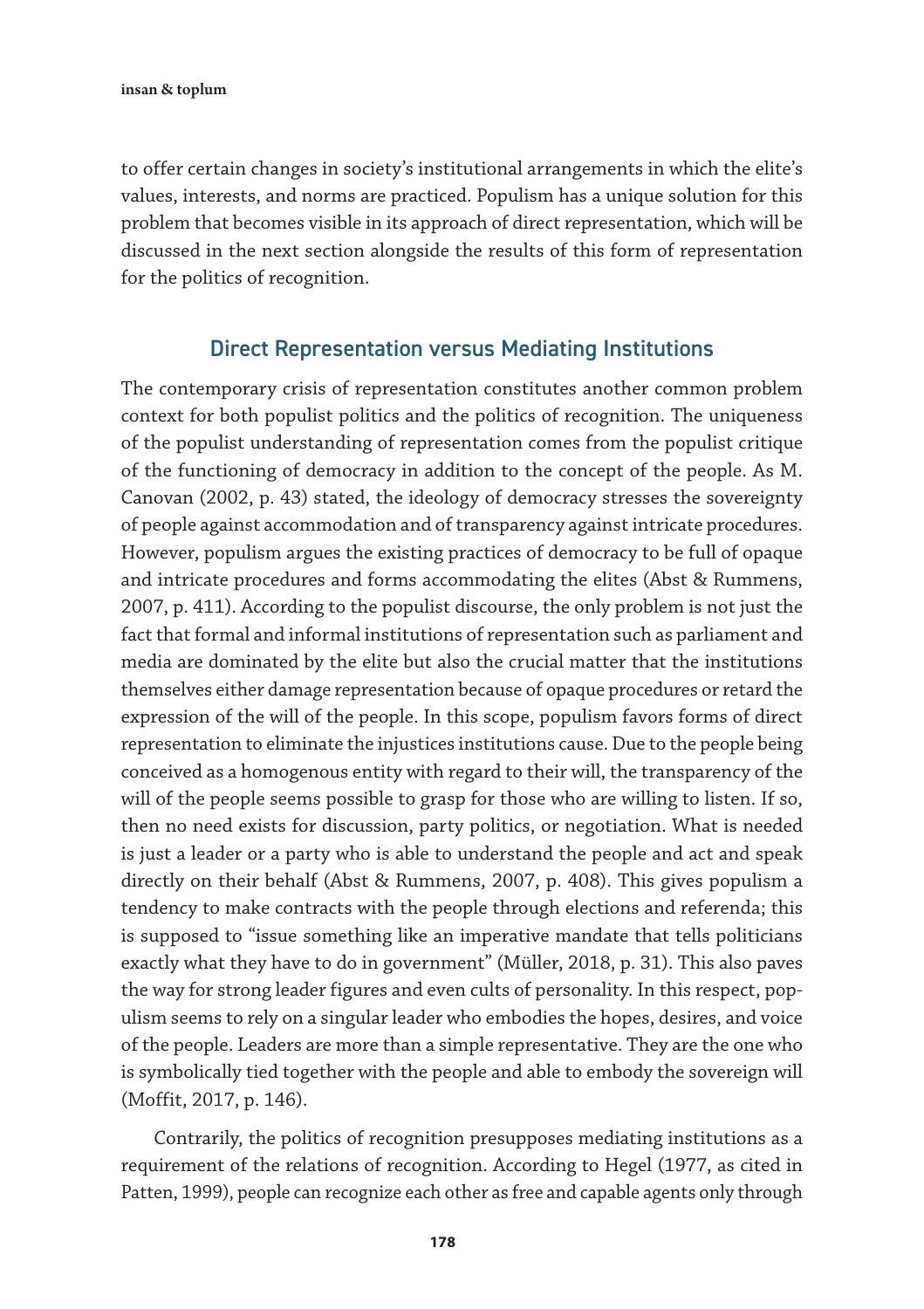a certain objective institutional structure in which they participate. Representative institutions make deliberation and participation possible and pave the way for the temporary interpretation of the common good in terms of the variety of beliefs and wants of the citizens (Habermas, 1996). Due to changing circumstances, all these interpretations can be challenged based on new arguments. This guarantees the construction of the common good to be an open-ended process (Abst & Rummens, 2007, p. 417). In this respect, this is in tune with the aim of the politics of recognition, as the struggle for recognition involves the efforts to reinterpret the common good by challenging established beliefs and adding new ones to society's cultural horizon. Mediating these efforts requires active citizenship as well as functioning institutions.

Therefore, another clear contradiction arrives between populism and the politics of recognition. Even though the politics of recognition requires changes and improvements in society's institutional arrangements in order to eliminate institutional injustices as a part of constructive power, populism's holistic approach toward institutions themselves ends up eliminating the means of representation. The people being the ones who directly legitimize the populist government without any need for mediation in populist logic (Urbinati, 2014, p. 160) prevents institutions from being able to freely organize themselves. Institutions become ossified, static, or dead as a result of the populist animus against mediation. In line with this understanding, populism does not require active citizenship after citizens have been united under the concept of the people. The elections and referenda that populism glorifies do not refer to an open-ended process of deliberation or participation. Rather, these serve to ratify what the populist leader has already understood to be the real interest of the people. By doing so, populism obstructs the realization of recognition potential that social institutions have built into themselves (Hirvonen, 2018, p. 12). Thus, the populist emphasis on direct representation hampers institutions that stabilize recognition relations and results in nonfunctional institutions. If no institutional function exists for deliberation, the people are unable to challenge the dominant interpretation of the common good. As a result, they are unable to successfully draw attention to their values and interests, which is the objective of the struggle for recognition.

Despite the clear contradictions between the two forms of politics, populism does succeed at drawing the attention of people who feel powerless. Apart from its promise to give power back to the people through inclusion and representation, populism also has the ability to instrumentalize certain social feelings and personal pathologies of powerlessness to consolidate groups around the concept of the people. The next section will discuss how populism answers the feelings caused by misrecognition and the results.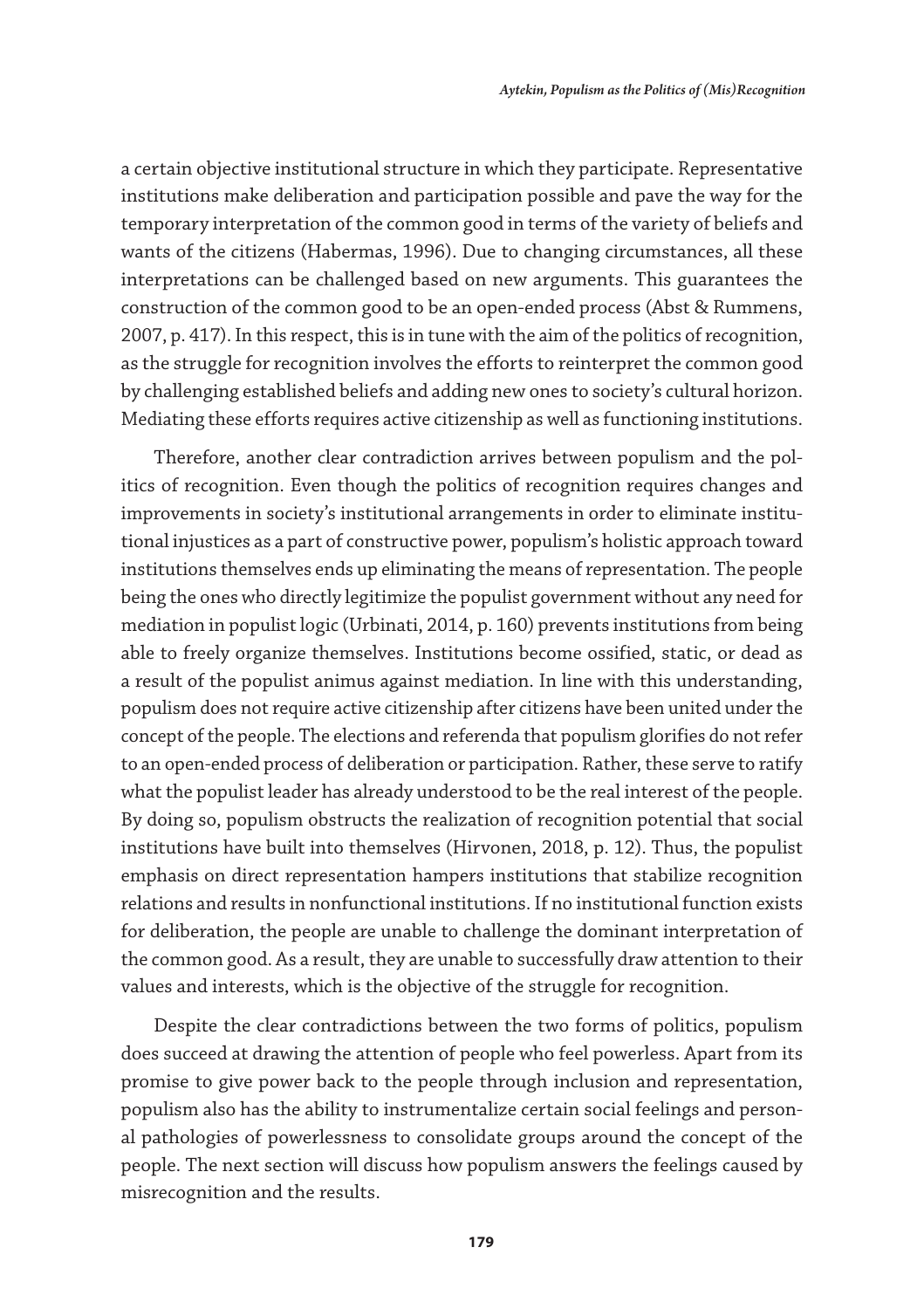## Between Solidarity and Victimhood

Solidarity is another point of juncture between populism and the politics of recognition. In the case of the politics of recognition, the relationship among group members takes the shape of solidarity; this becomes apparent in the experiences of collective resistance. Solidarity emerges as a result of shared experiences of sacrifice and strain in the process (Honneth, 1995, p. 128). In this context, populism seems to provide a sense of solidarity among the members of the people by drawing attention to their common experiences of sacrifice and strain. Even though the category of the people has several different groups with their own unique backgrounds and stories, populism attempts to extend the borders of solidarity beyond group members through its conceptualization of the other. By drawing attention to the elite as the common cause of all these bruises, populism constructs a psychological tie among the members of several groups, paving the way for feelings of solidarity.

Therefore, populism is also related to the feelings of powerlessness such as the alienation, marginalization, and resentment these common experiences create. These feelings also results from a type of misrecognition in which the people's dignity and status get subjected to a kind of humiliation. In fact, these are the very feelings making up the motivational impetus behind the struggle for recognition (Honneth, 1995, p. 137). Thus, populism and the politics of recognition seem to make a common cause in addressing these feelings.

Nevertheless, emphasizing negative experiences and bruises as the social cement among groups results in ossifying misrecognition instead of overcoming it. Following Laclau's (2005) argument where the people and the elite are empty signifiers, Hirvonen (2018, p. 11) drew attention to the fact that "the threat of the other must be stirred up constantly because to do otherwise would be to endanger identification with the empty signifier, i.e. the people." Populism achieves this goal by constructing identities on the basis of the negative feelings toward the other. These feelings may serve as the basis for individuals to join the populist camp, but populism requires keeping these feelings alive to make sure it maintains the identification with the people. Thus, populism does not remove the feelings of alienation and marginalization that the politics of recognition requires. Instead, populism contributes to these feeling. As such, populism negatively fixes and anchors the social feelings that were the sources of the struggle for recognition in the first place.

Moreover, populism also has the ability to address personal pathologies such as sadism and masochism. The first level of recognition relations is acknowledged to happen in early childhood between a child and mother. Infants in the first months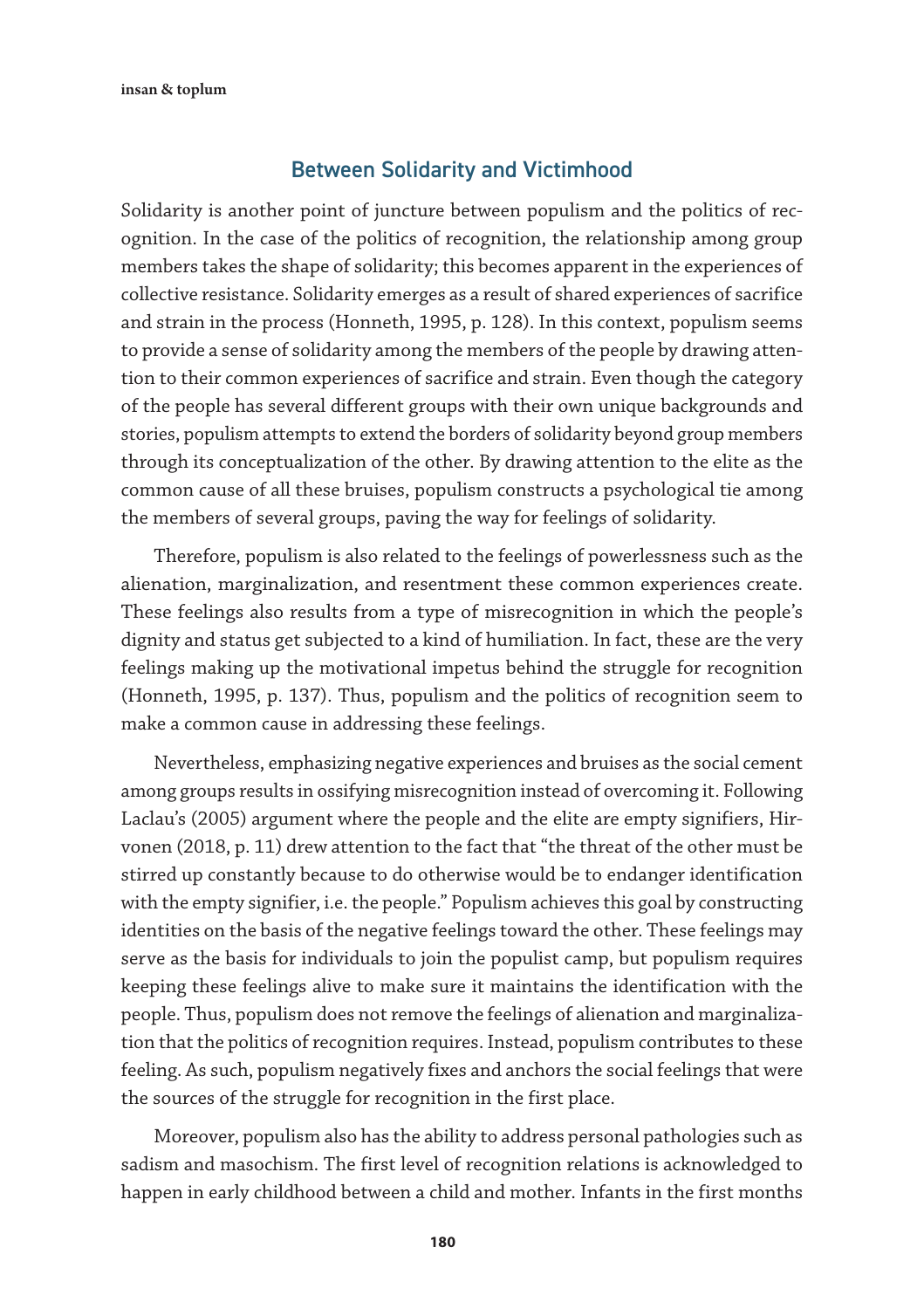of their lives are unaware of their separate existence from their mothers. As they grow up, mother and child learn to detach themselves from a state of undifferentiated oneness and symbiosis; they then learn to love each other by recognizing their independent personalities. On this level, misrecognition refers to a failed detachment process. Such failures engender disorders in love relationships that are clinically termed masochism and sadism (Honneth, 1995, p. 106). Both masochism and sadism are the result of one-sidedness in a failed recognition relationship.

Erich Fromm's (1969, p. 163) analysis was remarkable in how it showed the relationship between the first level of misrecognition and populism. Accordingly, masochism appears due to feelings of inferiority, powerlessness, and individual insignificance. Sadistic drives, on the other hand, can be seen in the pleasure of domination over another person (Fromm, 1969, p. 179). Despite the two pathologies appearing to be opposite, they are actually two sides of the same coin. Both masochism and sadism result from one basic need, "springing from the inability to bear the isolation and weakness of one's own self" (Fromm, 1969, p. 180). In the case of masochism, the individual can find cultural patterns to satisfy their masochistic cravings. According to Fromm, these individuals may attempt to become a part of a bigger and more powerful whole outside of themselves to overcome the feeling of powerlessness. This may occur in several forms (e.g., institution, leader, or nation). In this regard, masochistic individuals may attempt to lessen their feelings of powerlessness by becoming part of *the people*. Furthermore and as discussed above, the populist understanding of direct representation does not require active citizenship; populists act like the caretakers of the people. This helps masochistic individuals avoid final responsibility. In the case of sadism, on the other hand, individuals lust for power because of their weakness. They aim to dominate others because of their inability to stand and live on their own (Fromm, 1969, p. 184). Thus, they admire authority and want to become the authority so that others submit to them. Identifying with the people on this point allows them to fulfill this need. These individuals may admire the strong leader figures of populism, and sadistic individuals may assume authority through the leader by being a part of the people due to the strong identification the leader has with the people in the populist discourse,. Moreover, populist exclusion and denial of the interests of the other may satisfy the sadists' need for domination.

However, similar to negative social feelings, this fails to promise a real solution. In Fromm's (1969, p. 175) words, "The individual succeeds in eliminating the conspicuous suffering but not in removing the underlying conflict and the silent unhappiness." By doing so, populism once again anchors the feelings into the identities of the people instead of helping the people overcome these feelings.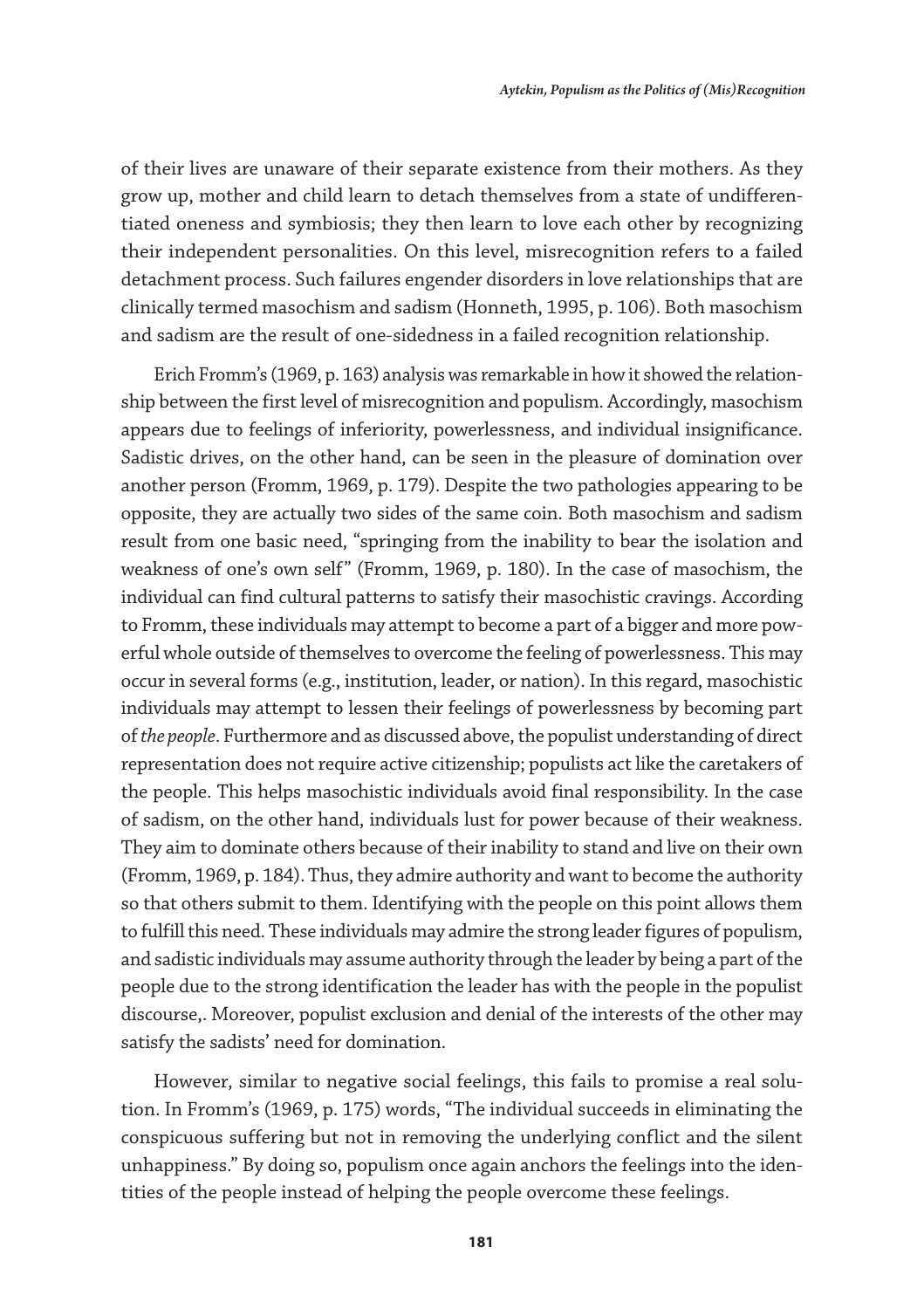Thus, a *victimhood* discourse mostly accompanies the populism in which all the people are presented as the victims of the establishment. Even if populists succeed at eliminating the elite from important positions of power as stated above, the threat of the elite must continue as a uniting force for the people. By doing so and by constantly being reminded of the former bruises of misrecognition, the populist camp presents itself as the only choice for the disadvantaged groups by keeping the fear of turning back to the old days alive. As such, populism does not permit overcoming misrecognition, which is the main objective of the struggle for recognition; it instead fixes the identities around these negative feelings, which causes the continuity of people's feelings of powerlessness.

### **Conclusion**

In conclusion, populism has come into prominence in the contemporary political landscape dominated by the claims of recognition as a political strategy for organizing the disadvantaged groups of society as the people against a common other. The success of this strategy lies in its promise to eliminate these groups' lack of constructive social power in society; this would bring the disrespected identities their social worth through a shift in society's cultural horizon. In line with its promise, populism constructs a sort of power by creating new identity groups as the people and the elite. Through this process of construction, populism produces a brand-new understanding toward the excluded parts of society by defining new limits for their social status and creating new values and norms. In this context, populism attracts individuals who feel deprived of power due to the embedded injustices in society through culture and institutions. Indeed, populism appears to be the expected savior of powerless groups with its uniting force, its revolutionary approach toward the institutions that are the power-producing elements of society, and its success in making the problems of misrecognized groups heard.

As discussed above, the politics of recognition also requires the elimination of the asymmetry of constructive power in society to make individuals equal in terms of their values, interests, and demands. This is because acknowledging others as equals is a pre-condition for the desired sense of dialogue and negotiation needed to realize the conditions of one's self-existence. The ultimate aim of the struggle for recognition, then, is not to capture power but to balance it in society so as to pave the way for meaningful encounters with others. In other words, the struggle for recognition does not necessarily aim to downgrade other ways of life. Instead, it involves improving the status of one specific group in society.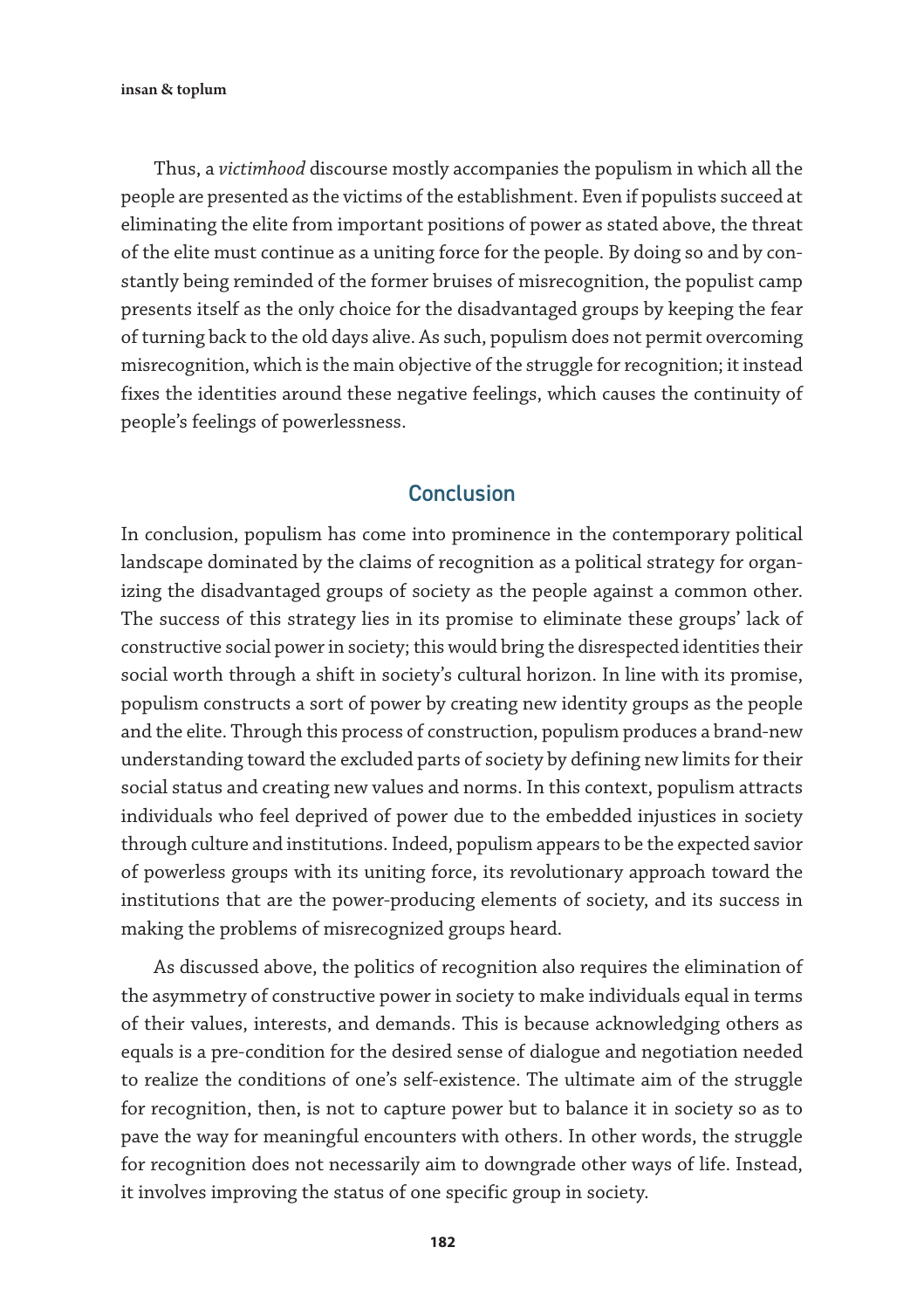Nevertheless, what populism does is not remove the asymmetry of power but simply shift the parties who have it in society. Even though populism promises to change the positions of the excluded parties, it never offers to create a balance between different power groups. Instead, it aims to capture all the power in the name of the people. In other words, populism is always compatible with leaving the parts of society powerless who are not categorized as "the people." Therefore, what populism does is eliminate the establishment from remaining the establishment. In this respect, it forces the relations among different groups to get stuck in a sort of Hegelian master-slave relationship. Populism may be able to change the masters, but it certainly fails to provide recognition; hence, the slave is not capable of being recognized due to the slave's status. Thus, apart from creating new disrespected groups through the shift of power, populism also robs the chance of recognition from the people to whom it purposes to give power back. As a result, populism creates timeless victims who lack the means of being able to recover their self-image in society.

Therefore, while populism may be a successful political strategy for capturing political power by using the demands, interests, and struggles of disrespected groups, it may succeed in creating new power groups in society. As such, populism may appear to be the easiest way to overcome misrecognition; however, it has actually been just a dead-end for the politics of recognition from the beginning.

## References | Kaynakça

- Abts, K., & Rummens, S. (2007). Populism versus democracy. *Political Studies*, *55*(2), 405–424. https://doi. org/10.1111/j.1467-9248.2007.00657.x
- Brubaker, R. (2017). Why populism? *Theory and Society*, *46*(5), 357–385. https://doi.org/10.1007/s11186- 017-9301-7
- Canovan, M. (1999). Trust the people! Populism and the two faces of democracy. *Political Studies*, *47*(1), 2–16. https://doi.org/10.1111/1467-9248.00184
- Canovan, M. (2002). Taking politics to the people: Populism as the ideology of democracy. In *Democracies and the Populist Challenge* (pp. 25–44). https://doi.org/10.1057/9781403920072\_2
- Fromm, E. (1969). *Escape from freedom*. Adfo Books.
- Habermas, J. (1996). *Between facts and norms: Contributions to a discourse theory of law and democracy*. MIT Press
- Halikiopoulou, D. (2019). Right-wing populism as a nationalist vision of legitimating collective choice: A supply-side perspective. *The International Spectator*, *54*(2), 35–49. https://doi.org/10.1080/0393272 9.2019.1588544

Hegel, G. W. F. (1977). *Phenomenology of spirit*. Translated by A. V. Miller. Clarendon Press.

Hirvonen, O., & Pennanen, J. (2018). Populism as a pathological form of politics of recognition. *European Journal of Social Theory*, *22*(1), 27–44. https://doi.org/10.1177/1368431018766271